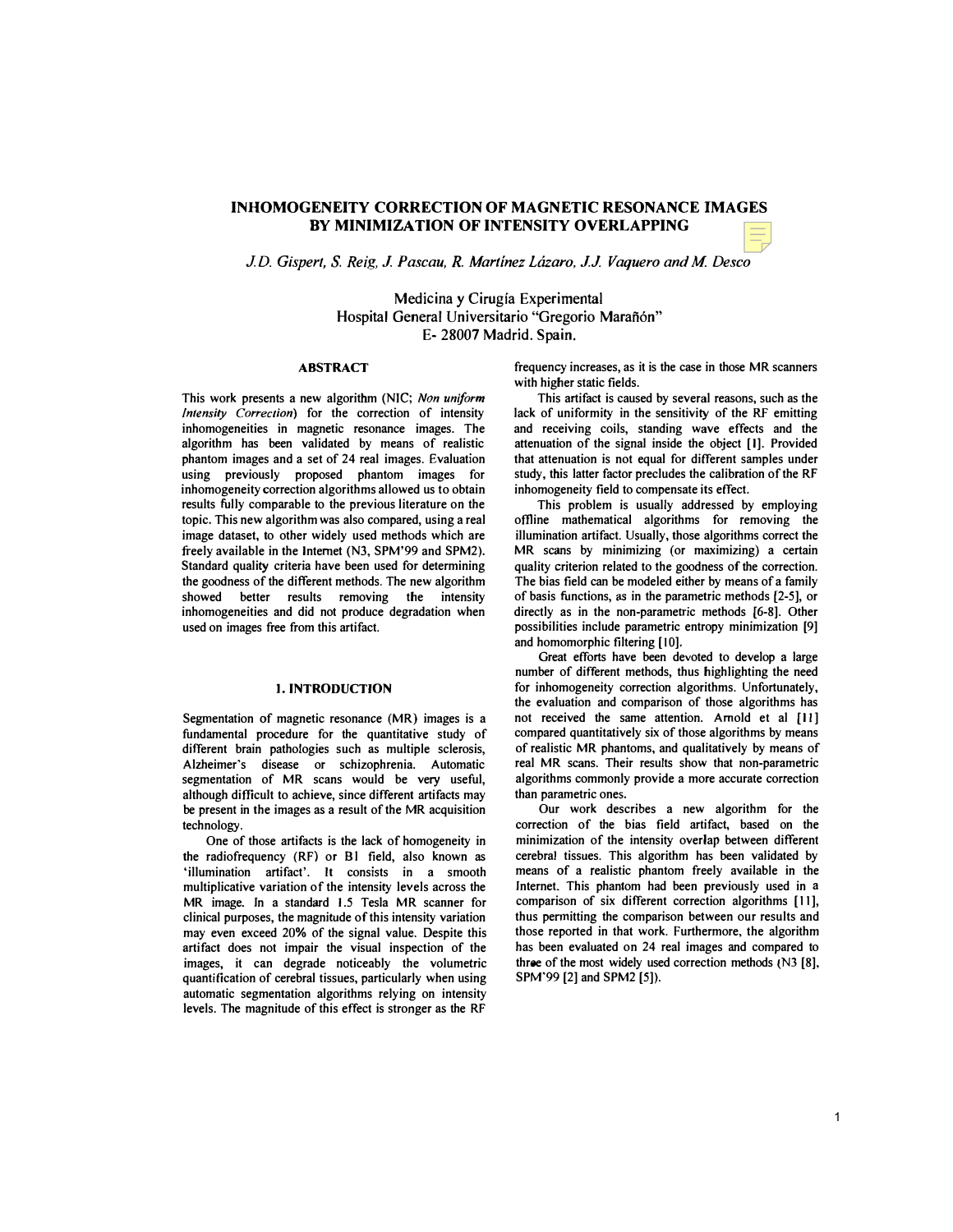# 2. MATERIAL AND METHODS

### 2.1. Description of the NIC algorithm

 The rationale of our algorithm (NIC; Non-unifonn Intensity Correction) is to use the estimated error rate of a correction of the bias field. Modeling tissue intensities by means of a mixture of basis functions allows the calculation of the Intensity Overlapping (10) as the tissue segmentation as a goodness parameter for the overlap between those basis functions.

 The algorithm requires the presence of only gray and white matter and CSF tissues, thus being necessary to exclude all extra-cranial voxels. A trained operator manually edited an extra-cranial mask obtained by thresholding the original image. The histogram of the masked image is modeled with five basis functions: three and gray matter and CSF) and two additional probability densities for partial volume voxels containing only two pure tissues (gray - white matter and CSF - gray matter). classification thresholds from the three basis functions estimated as the error rate between pure tissue distributions. The EM algorithm stops when the iterations. The result of this step is an estimation of the gaussians corresponding to pure cerebral tissues (white The parameters of the basis functions are estimated iteratively applying the EM (Expectation·Maximization) algorithm (12). At each EM iteration, a Bayesian approach is used to calculate two minimum-error-rate corresponding to pure tissues. The 10 associated to this segmentation thresholds do not change in ten consecutive basis function parameters modeling the image histogram.

 The 'bias-free' image is created using the parameters of the basis functions provided by the tissue classification step. All intra-cranial voxels are classified as 'pure tissue' or 'partial volume', being the latter ones those whose intensity level falls within the 95% confidence intervals of any of the two partial volume basis functions. The remaining intra·cranial voxels are classified into gray matter, white matter and CSF by using the minimum- error-rate classification thresholds obtained in the tissue classification step. The value of these pure tissue voxels is set to the mean intensity of their corresponding tissue class (Figure 2b). In both the original and 'bias free' images, the value of all extra-cranial and partial volume voxels is set to the mean intra-cranial intensity to reduce filtering artifacts in the posterior smoothing operation. reduced one third at each iteration (from 200 mm to about 60 mm. depending on the number of iterations). Then, both images are filtered with the same gaussian kernel whose Full Width at Half Maximum (FWHM) is

 At this point. the bias field is estimated by the quotient between the smoothed original and 'bias-free' images. However, the estimation of the magnitude of the field can be optimized so as to minimize the 10 . To this

 magnitudes of the estimated bias field, increasing from obtained by using the tissue classification method described above. The final result is a bias corrected MR image calculated as the quotient between the original image and the estimated bias field. This corrected MR image is entered as the original image for the tissue improvement in the classification error is obtained in minimized by the NIC algorithm is actually the IO, end, the original image is corrected with different  $0\%$  to  $40\%$  in steps of  $1\%$ , selecting the bias field magnitude yielding the lowest 10. This goodness index is classification step, repeating the whole procedure until no three consecutive iterations. Note that the parameter despite the use  $\bullet$  f a maximum-likelihood EM algorithm in the tissue classification step.

## 2.2. Validation

#### 2.2.1 Phantom

 For the sake of the comparability of our results to previous literature, our evaluation of the NIC algorithm with phantoms followed the methodology described in the inhomogeneity correction methods. Two known bias fields were added to a realistic MR brain phantom [13J with a 3% of gaussian noise: a paraboloidal field of a maximum magnitude of ±8%, and a sinusoidal field of the distortions when no bias field is present. All these images are available in the Internet<sup>1</sup>. For both the paraboloidal and sinusoidal fields, the quality of the correction was assessed by means of a scatterplot of the applied vs. the plot would show a perfect straight line of slope equal to one and a correlation coefficient of one. Similarly, in the case of the plain bias field, the intensities of the original and the corrected images were compared using work of Arnold et al. [11], that compared six same magnitude. The algorithm was also applied to the original phantom image in order to quantify possible extracted bias fields and its correlation coefficient (r). Ideally. the applied and extracted bias would have exactly the same shape and magnitude. In this case, the regression regression.

#### 2.2.2 Real Images

 A total of 24 MR images of healthy volunteers were acquired in two clinical Philips Gyroscan NT MR and 12 in a scanner of 1.5 Tesla. MR scans were acquired scanners: 12 in a scanner with a static field of 0.5 Tesla by using a  $T1$ -weighted 3D gradient echo sequence (Flip angle  $= 30^{\circ}$ , Repetition Time  $= 15.4$  ms., Echo Time  $= 4.6$ ms.), matrix size of 256  $\times$  256  $\times$  110, and voxel size of  $0.98 \times 0.98 \times 1.10$  mm.

 $^1$  http://pet.med.va.gov:8080/distrib/nu compare.html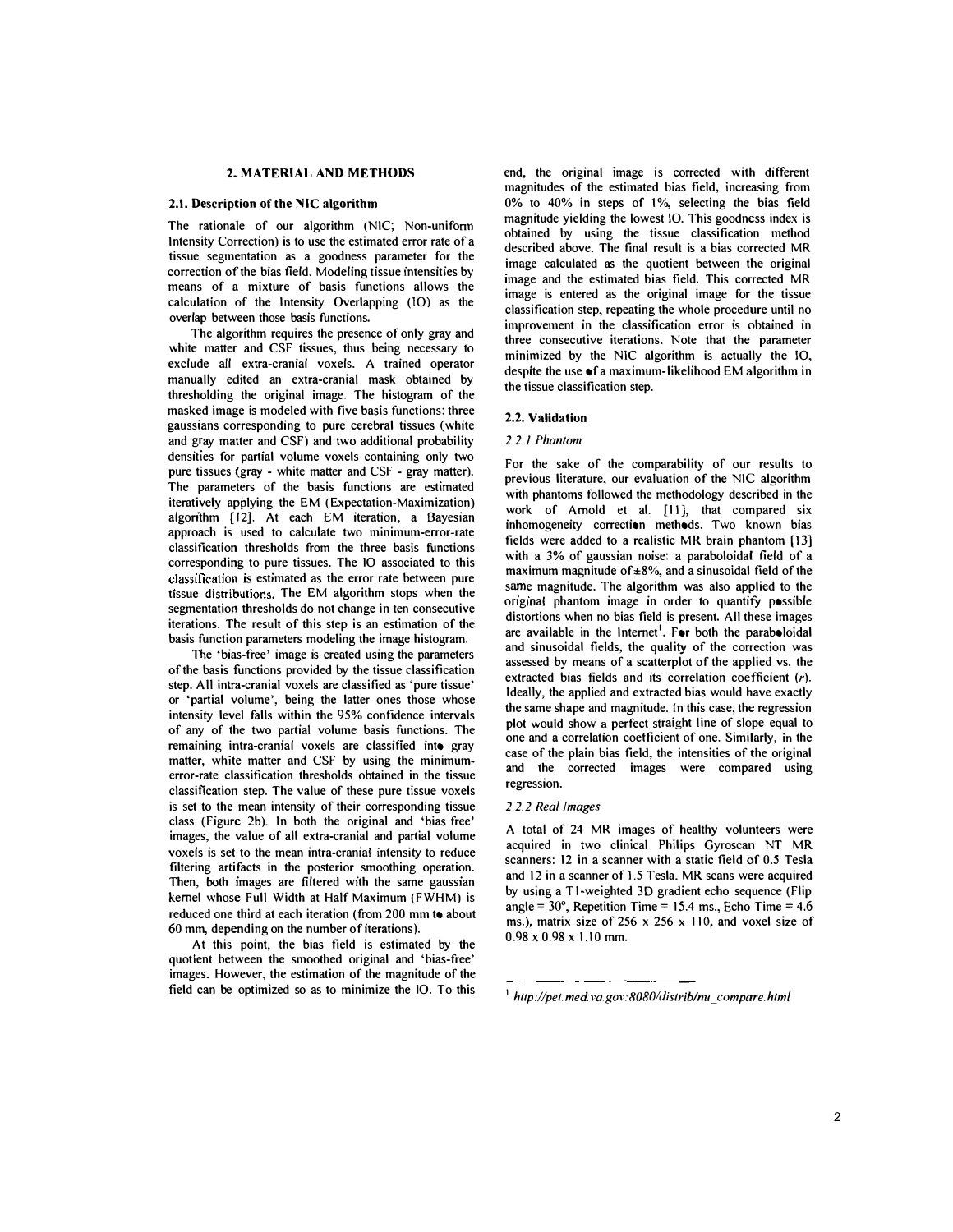

Figure 1. Scatterplots of the applied vs. extracted bias fields for the ±8% paraboloidal (left) and simusoidal (middle) bias fields, and of the original vs. corrected MR scan intensities (right). Correlation coefficients (r) indicate accuracy in the corrections in the two first cases and lack of distortion in the last one.

Inhomogeneity artifact was corrected in all the images by means of our NIC algorithm and three other methods: N3 [8], SPM'99 [2] y SPM2 [5]. These algorithms were chosen on the basis of its public availability in the Internet<sup>2</sup> and their wide use by the neuroscience community. The SPM '99 software includes two bias correction techniques, one intended for high magnitude bias fields (SPM-S) and one for moderated bias fields (SPM-L). Input parameters in all algorithms were left at their default values.

In order to evaluate the quality of the corrections, four different goodness criteria were selected: the coefficient of variation of the white and gray matters, their coefficient of joint variation and an estimation of the segmentation error calculated as the overlap between the gaussian basis functions that model image intensities. The coefficient of joint variation is calculated as the sum of the standard deviations of the voxel intensities in the two tissue classes; normalized by the difference of their means. The coefficient of variation of the white and gray matters is a widely employed goodness parameter [8, 9]. The coefficient of joint variation was first proposed in [9] as an approximation to segmentation error. We propose the use of the intensity overlap as a direct measurement of the classification quality.

# 3. RESULTS

#### 3.1. Phantom

Scatterplots of the applied vs. extracted bias fields are shown in Figure 1 for the  $\pm 8\%$  paraboloidal field and the  $\pm$ 8% sinusoidal field, as well as the correlation between the original vs. the corrected intensities when no bias

 $2$  N3: http://www.bic.mni.mcgill.ca/software/N3 SPM'99: http://www.fil.ion.ucl.ac.uk/spm SPM2: http://www.fil.ion.ucl.ac.uk/spm/spm2b.html

field was present. Coefficients of correlation were  $r =$ 0.98 for the paraboloidal bias,  $r = 0.96$  for the sinusoidal bias and  $r = 1.000$  in the case in which no bias was applied.

### 3.1. Real Images

Mean estimated segmentation error of the twelve original 0.5 Tesla images was of 10.29% and of 9.08% in the twelve 1.5 Tesla images. All four goodness criterioa were calculated in the original and corrected images and then subtracted in order to determine improvement in the image quality.

Table 1 shows the mean values of the differences between goodness criterions in the original and corrected images for the twelve 0.5 Tesla and the 12 1.5 Tesla scans. Lower values indicate higher improvement in the image quality.

#### $CV-W$  $CV-G$  $C$ JV-WG 10

| $0.5$ Tesla (N = 12) |          |                     |          |           |
|----------------------|----------|---------------------|----------|-----------|
| <b>SPM99-L</b>       | 3.75%    | $-0.53%$            | 20.40%   | 0.85%     |
| SPM99-S              | 4.74 %   | -1.58%              | 23.28 %  | 0.54%     |
| SPM <sub>2</sub>     | $-0.10%$ | 4.07%               | 13.42%   | 0.24%     |
| N3                   | $-0.24%$ | $-0.83%$            | 4.90%    | 0.22%     |
| NIC                  |          | $-0.37\%$ $-0.64\%$ | $-2.94%$ | $-0.50%$  |
| 1.5 Tesla (N = 12)   |          |                     |          |           |
| SPM99-L              | $-0.26%$ | $-0.59%$            | 22.05%   | 3.82%     |
| SPM99-S              | $-0.99%$ | $-0.44%$            | 9.48%    | 1.53 %    |
| <b>SPM2</b>          | 0.98%    | $-0.78%$            | 4.77%    | $.0.69\%$ |
| N <sub>3</sub>       | $-0.64%$ | $-0.28%$            | 0.03%    | $-0.24%$  |
| NIC                  | $-0.68%$ | $-1.05%$            | $-3.15%$ | $-1.04%$  |

Table 1. Results of four goodness parameters for the comparison of bias field correction algorithms with real images: coefficient of variation of the white (CV-W) and gray (CV G) matters, coefficient of joint variation of the white and gray matters (CJV-WG), and intensity overlap (IO). Figures indicate mean diff between the original and corrected scans. Lower values denote greater improvement.